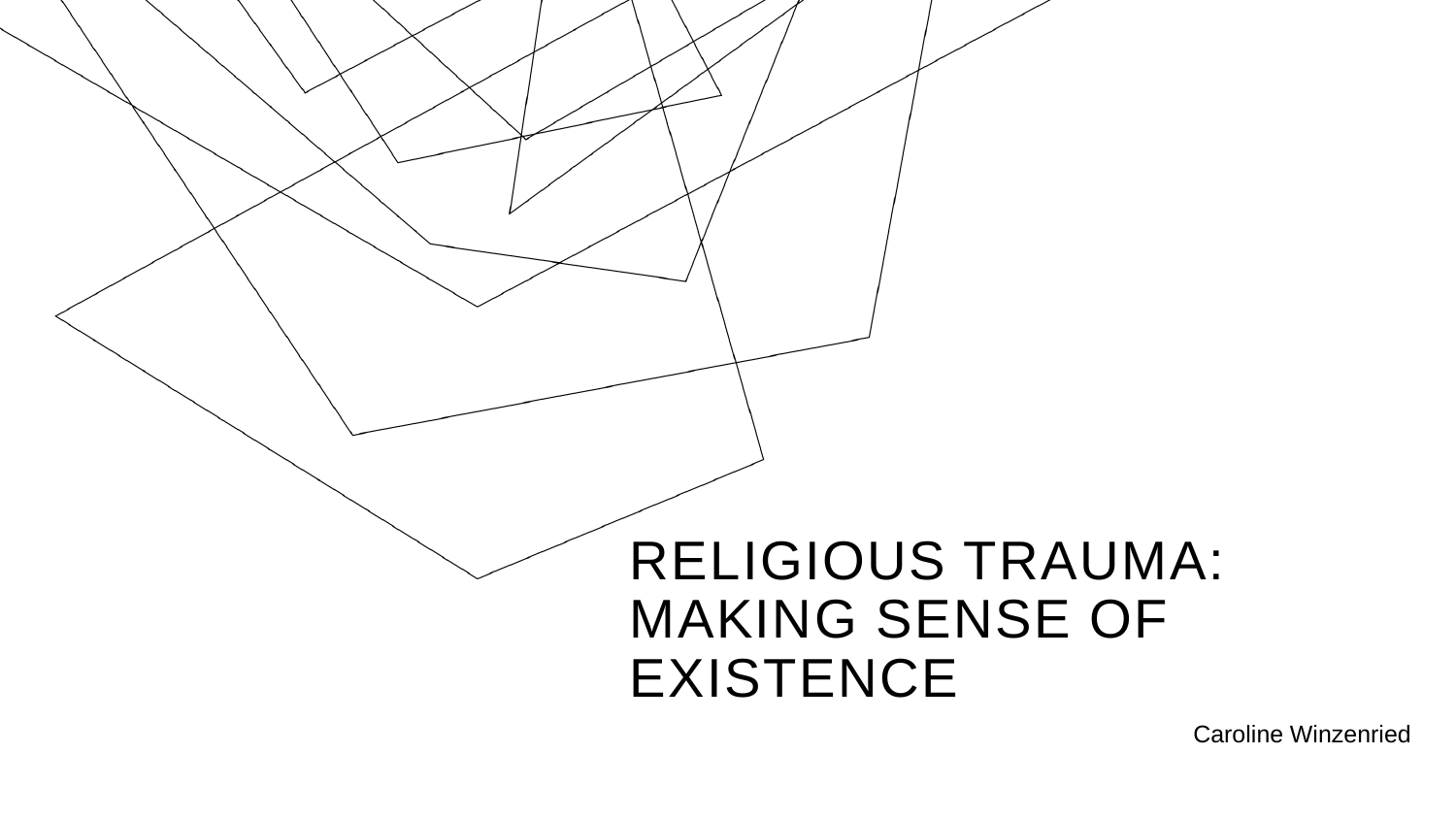# PRESENTATION OUTLINE

- Existential questioning as a catalyst for leaving religion
- Trauma of losing a worldview
- Positives that can emerge from meaning-making journey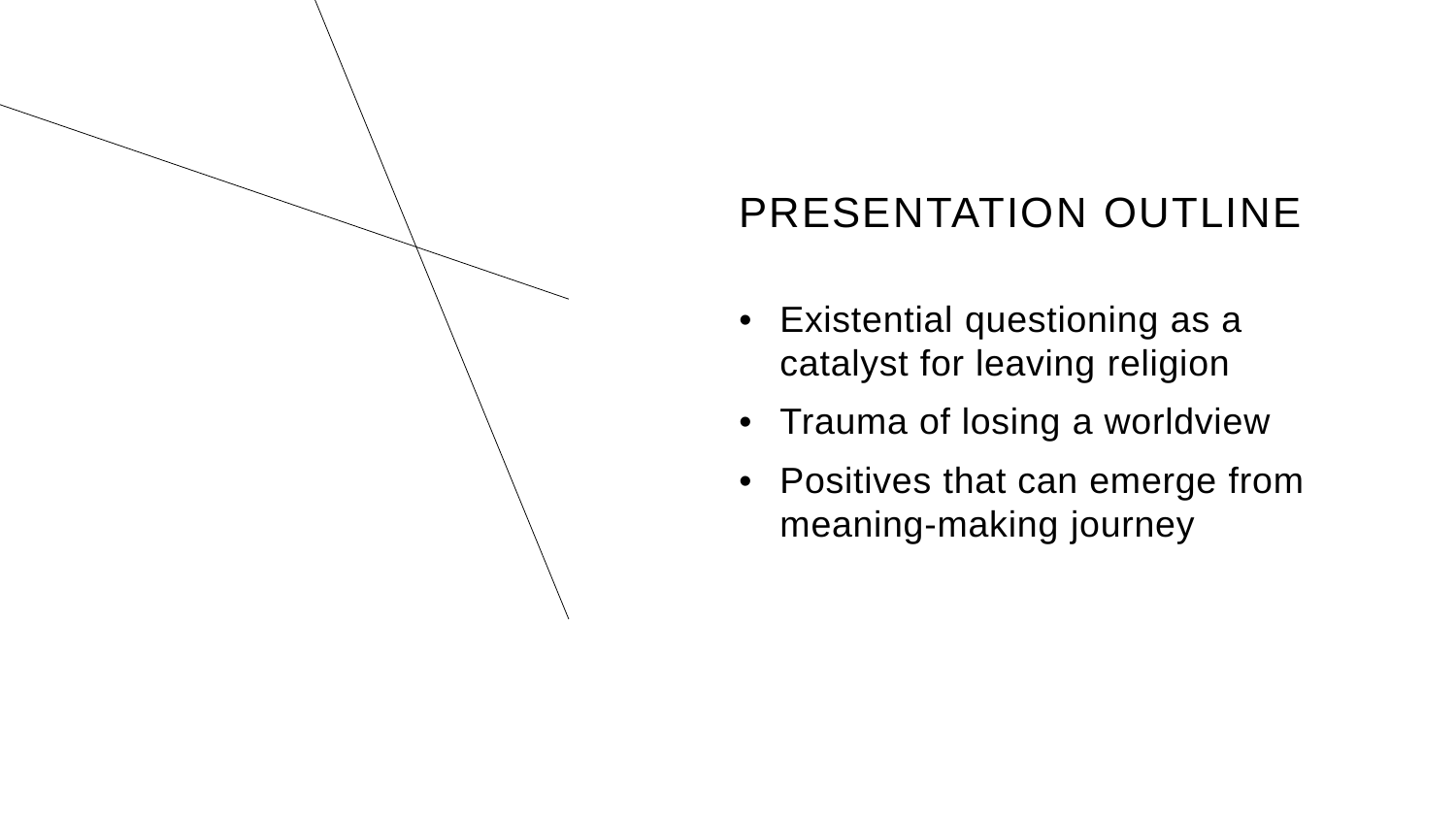

## SEEDS OF DOUBT

"Is it *really* wrong to be gay?"

"Why is what I'm learning in Sunday school contradicting what I'm learning in science class?"

"Why would God let all those innocent people die in that natural disaster?"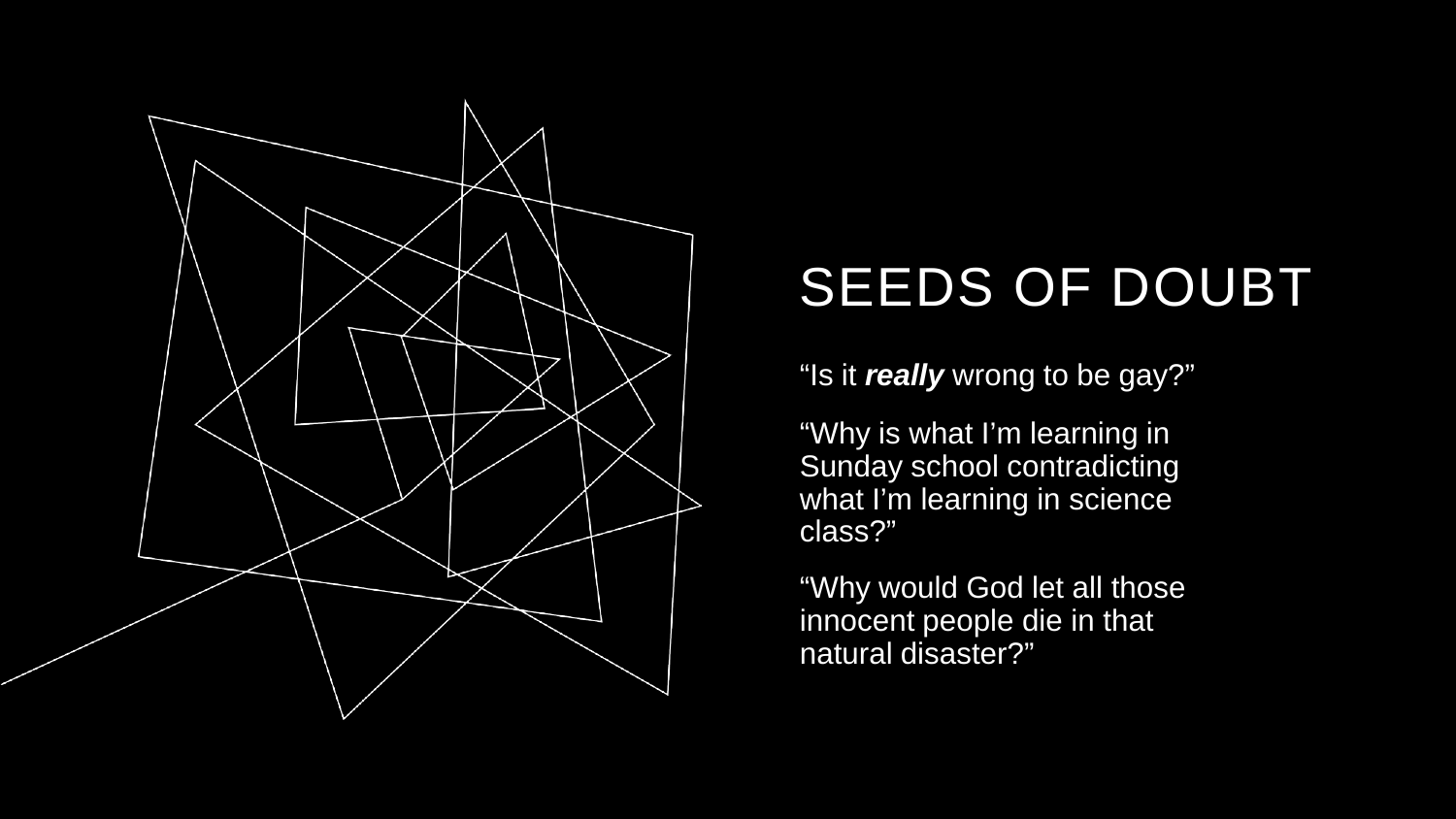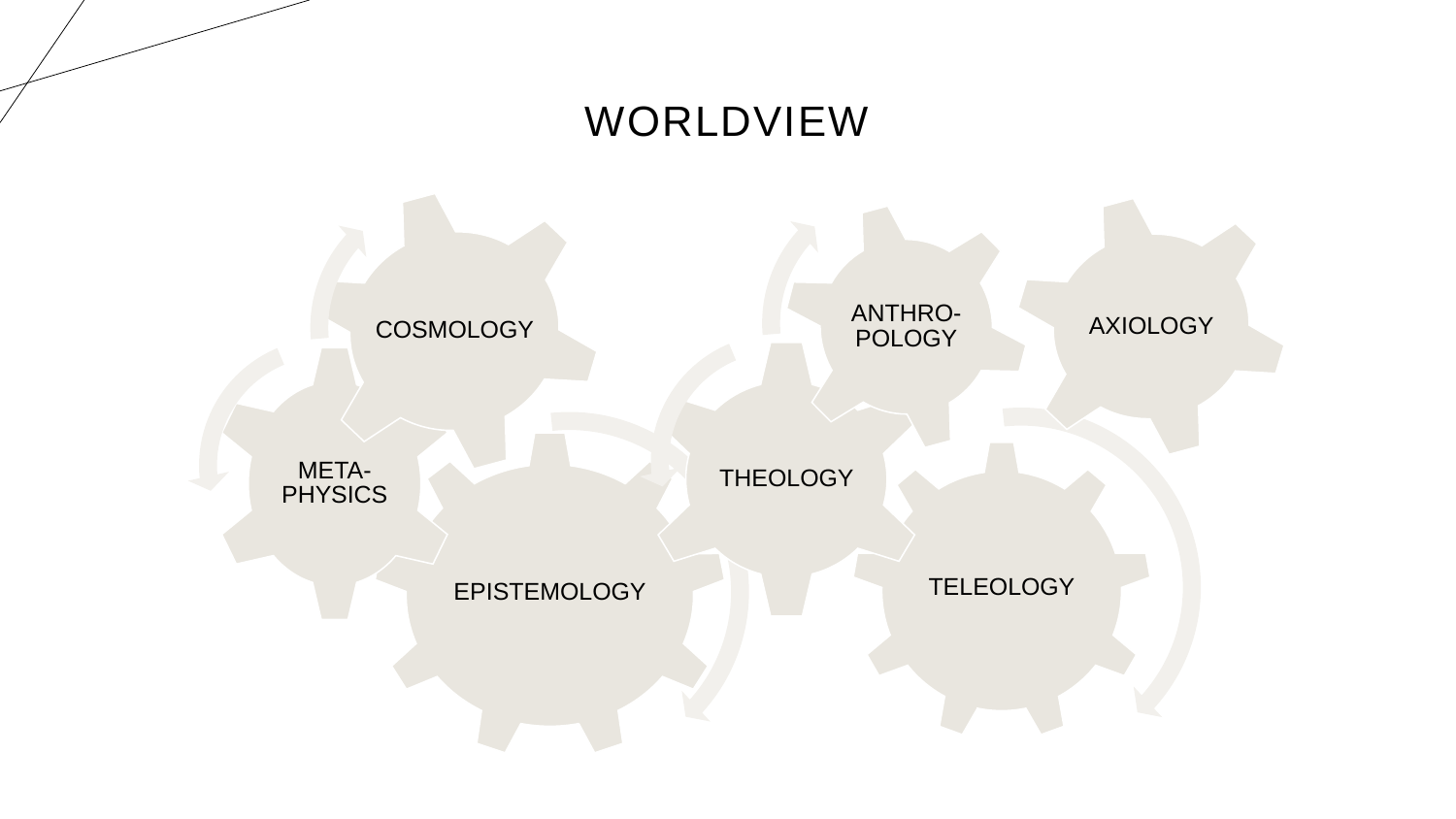# RESPONSES TO QUESTIONING

"You desperately want to hold on to what you believe, what's giving you purpose and meaning up to this point and it's just slipping through your fingers and you can't hold on no matter how hard you try," (Lee & Gubi, 2019).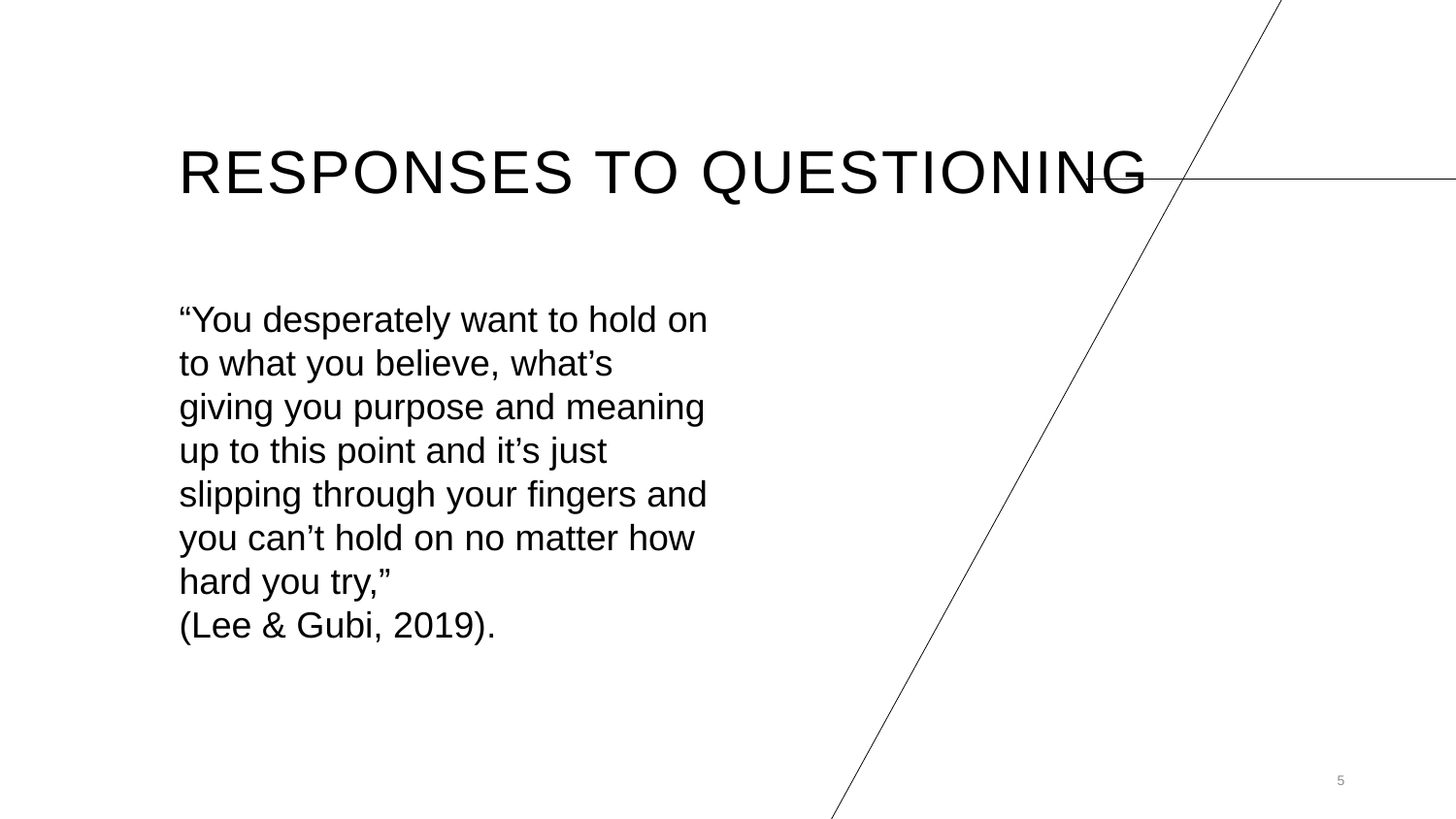

#### BREAKING POINT

"You get this thing where you can hold it all together for so long, but you are increasingly trying to fill in the cracks," (Lee & Gubi, 2019).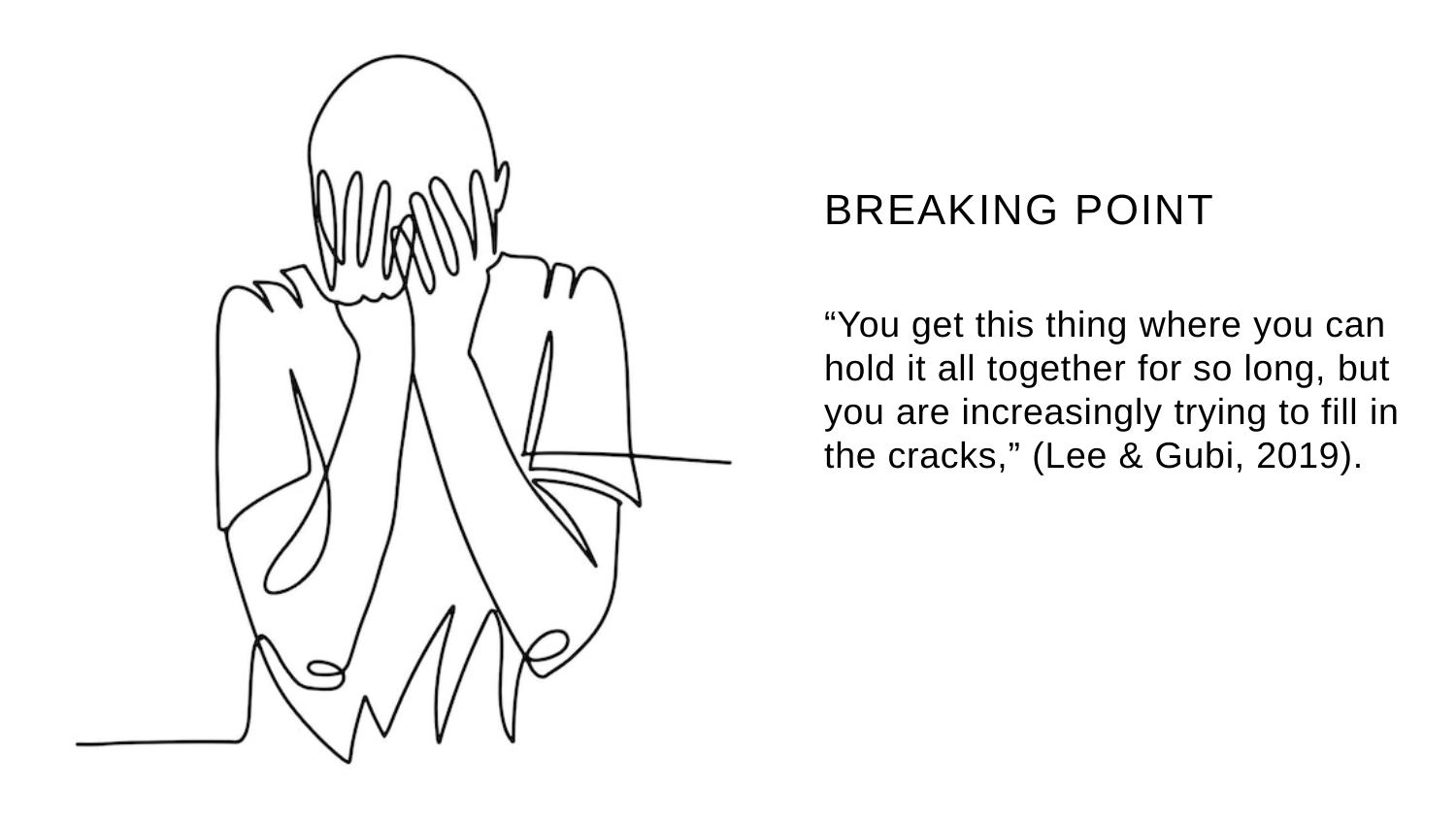#### LOSS OF ASSUMPTIVE WORLD

Three assumptions:

- 1. The world is meaningful
- 2. The world is benevolent
- 3. I am worthy

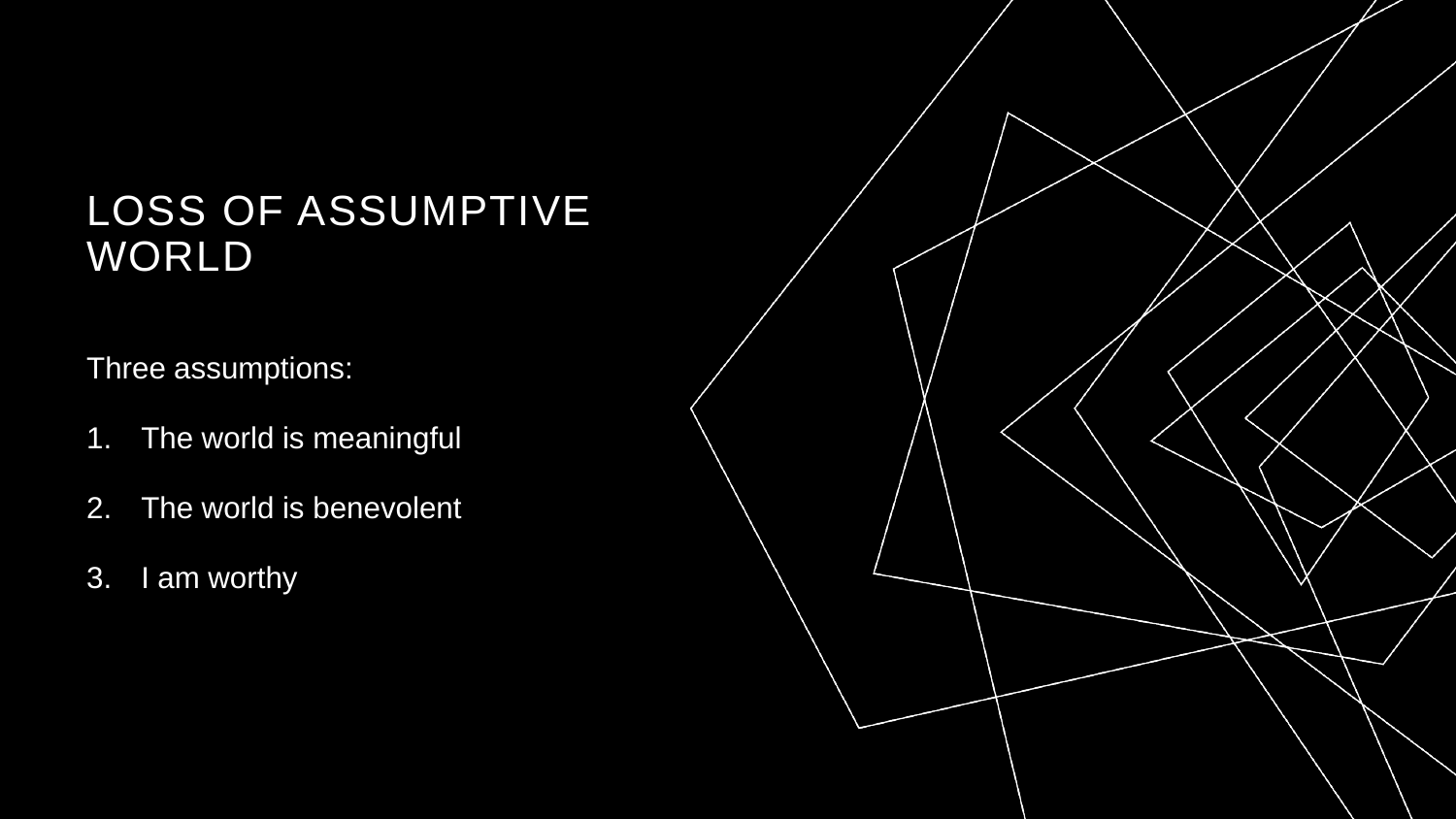#### LOSS OF MEANING

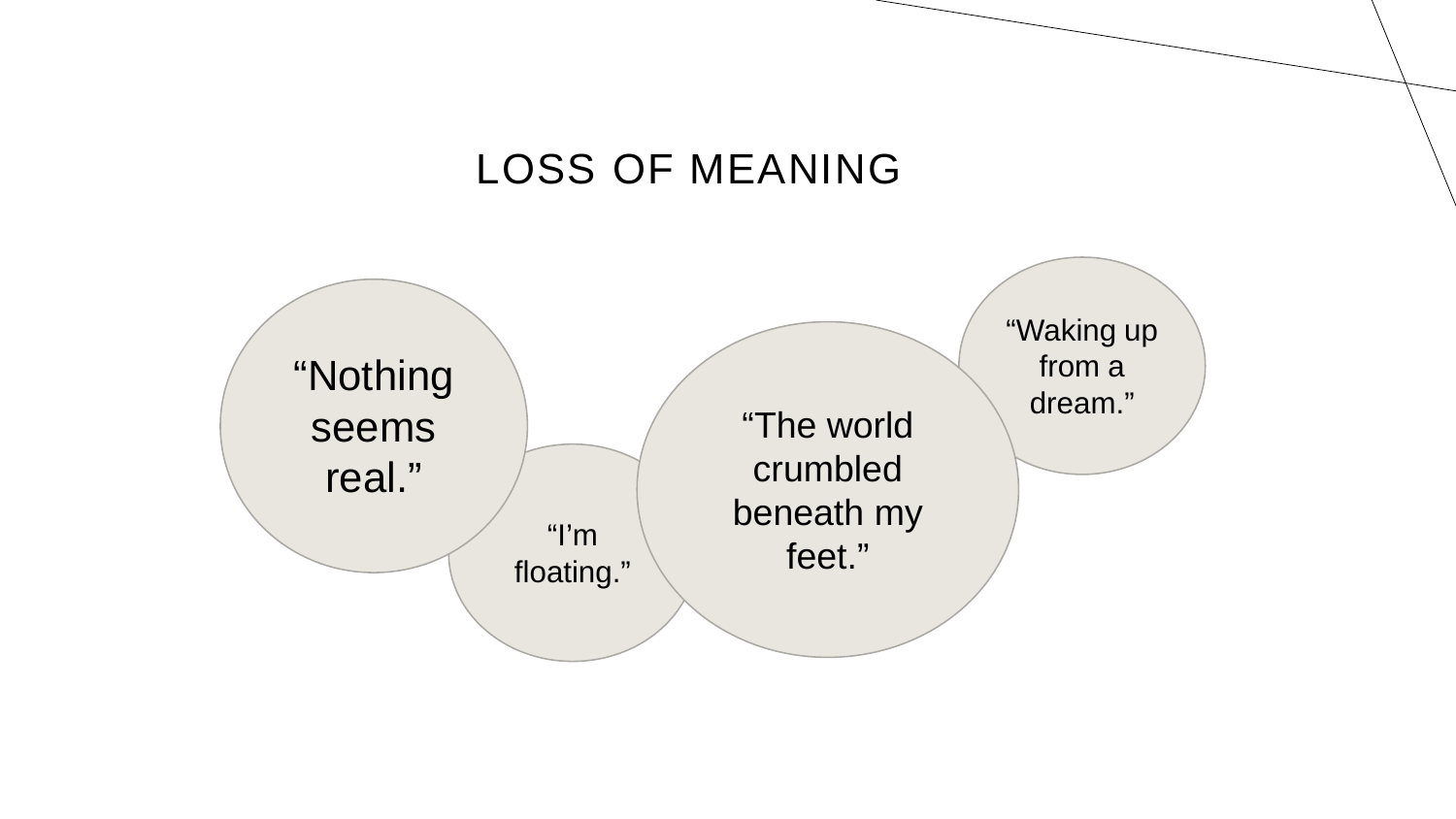#### LOSS OF "DIVINE MYSTERY"

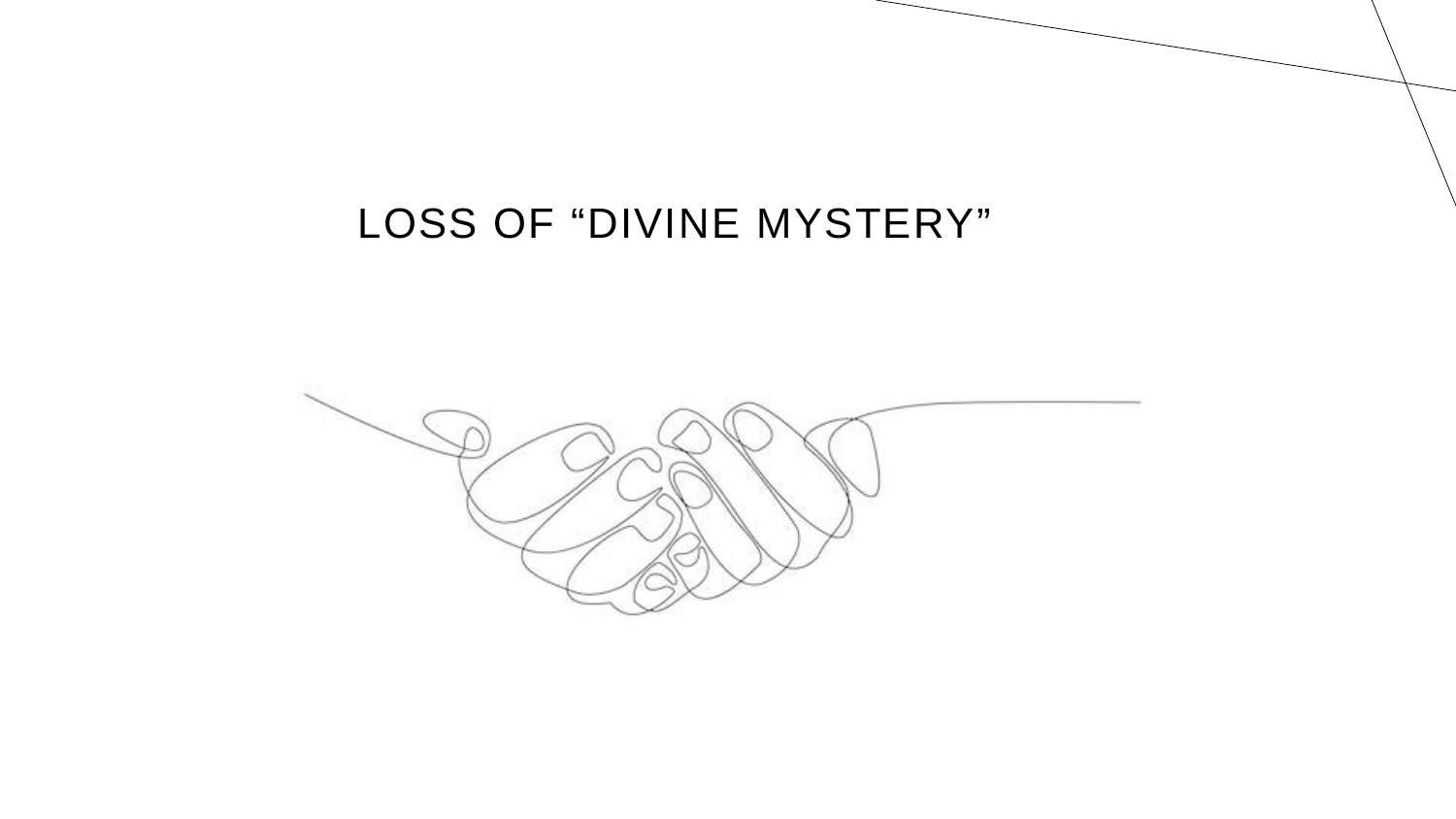#### HOPE IN OTHER PERSPECTIVES



"I understood critical thinking and the scientific method for the first time, and by this time I was well into my 40s. I think it was a time of enlightenment for me," (Lee & Gubi, 2019).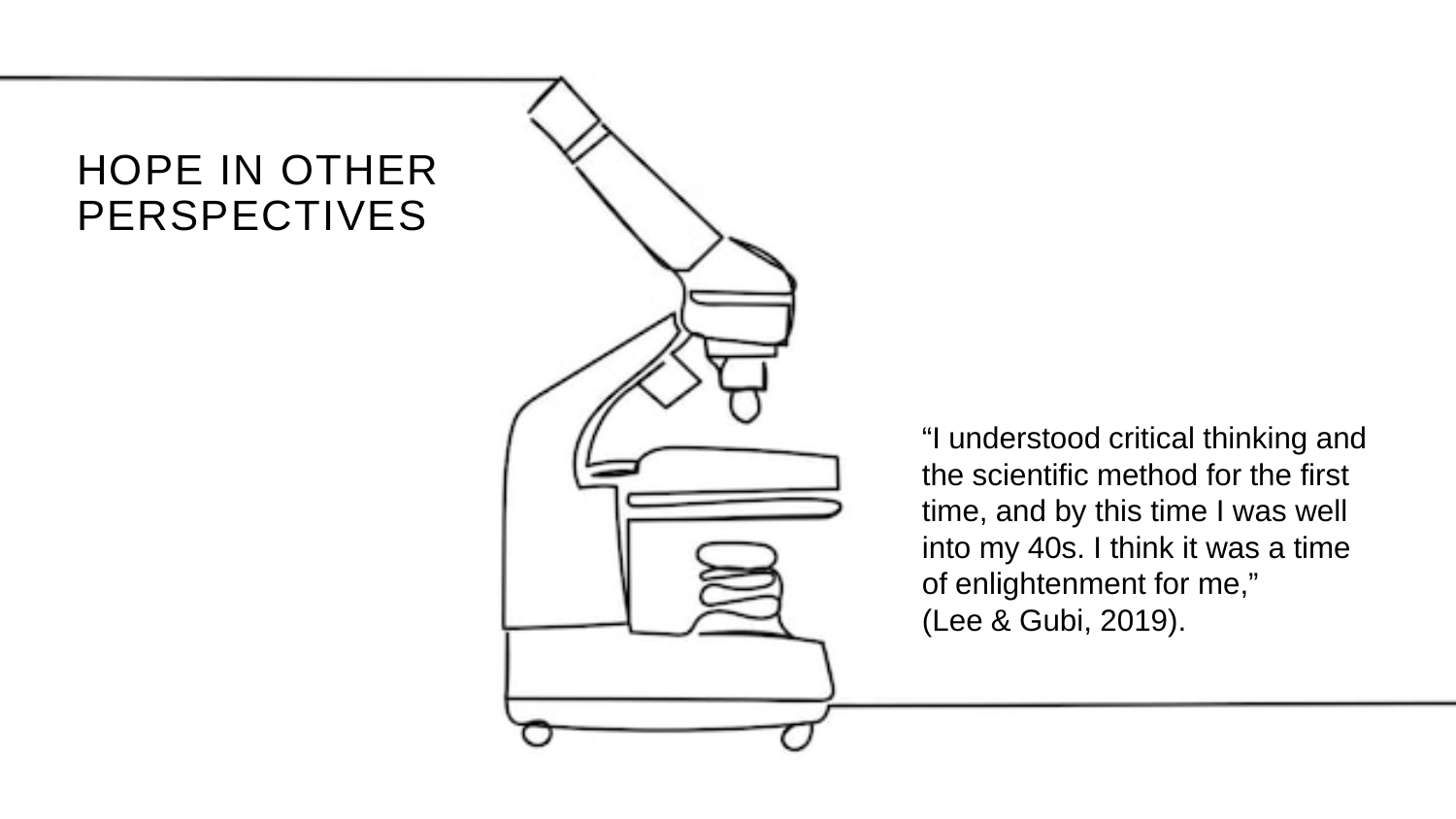### EMOTIONAL GROWTH

- Emotional reflexivity
- Individuation
- Self-efficacy
- Tolerance for uncertainty
- Deeper sense of meaning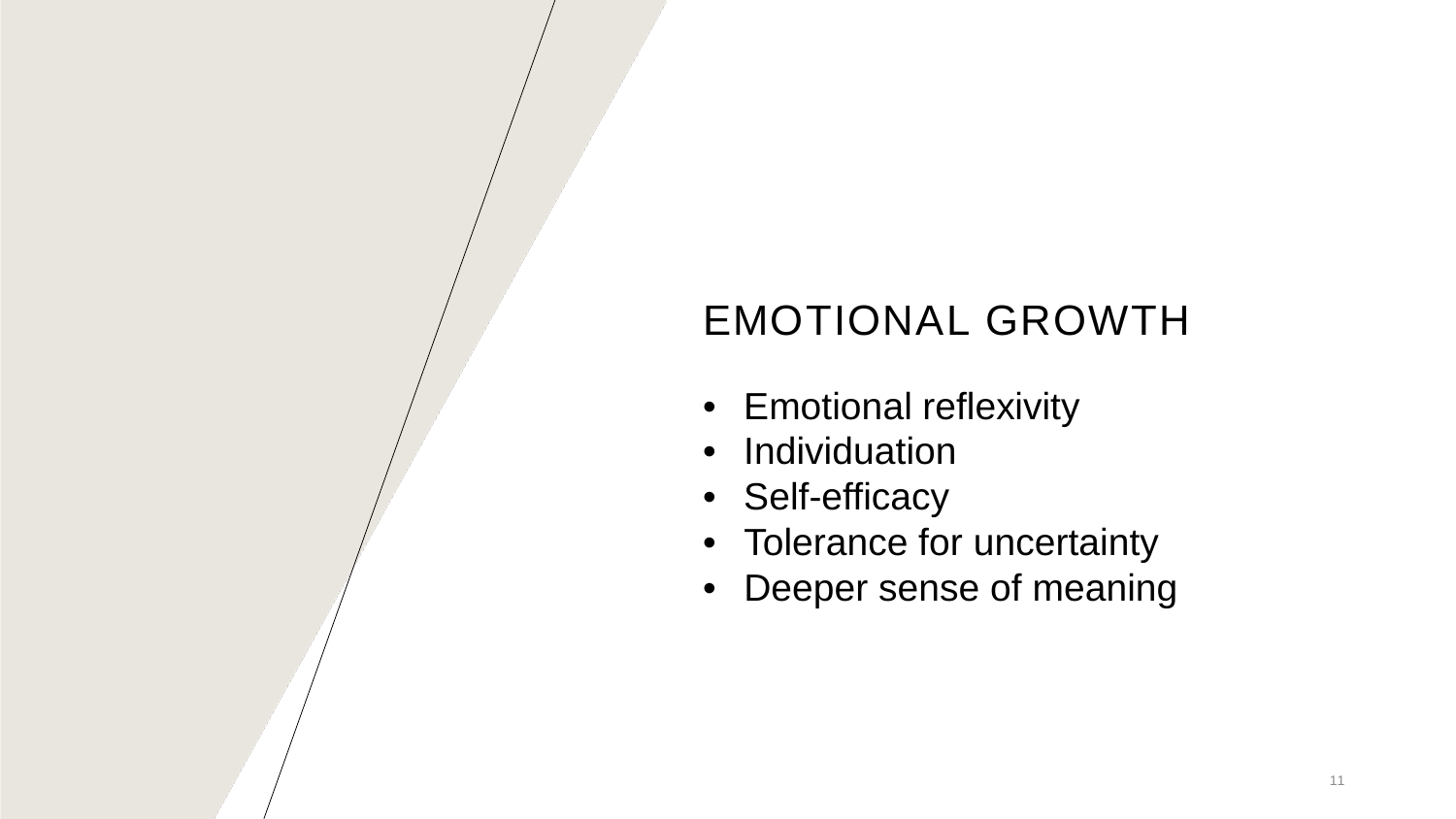### HOW TO HEAL

- Support groups
- Share your story
- Listen to others' stories
- Counselling

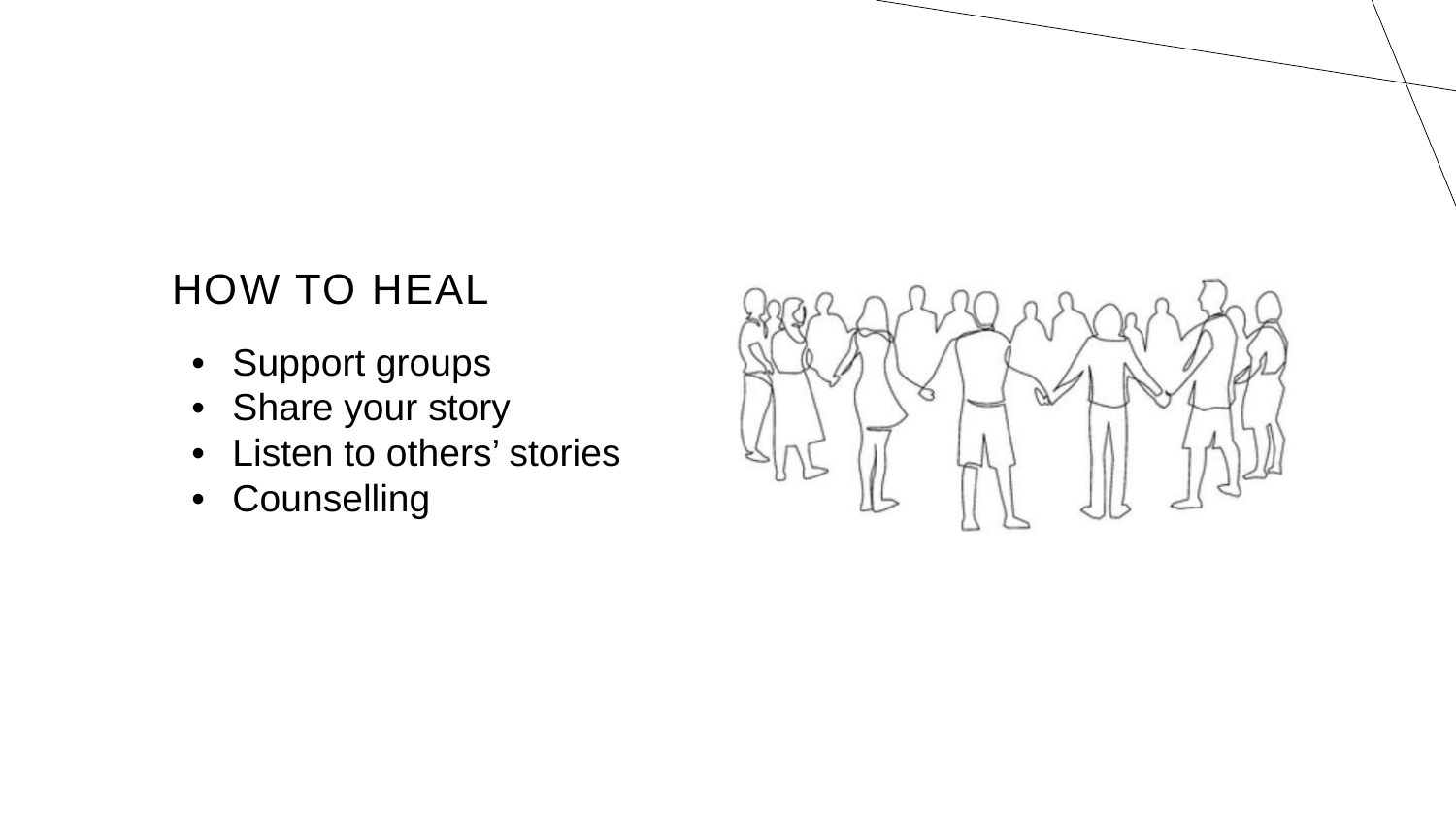## REFERENCES

Karen Adriana Lee & Peter Madsen Gubi (2019) Breaking up with Jesus: a phenomenological exploration of the experience of deconversion from an Evangelical Christian faith to Atheism, Mental Health, Religion & Culture, 22:2, 171-184, DOI: [10.1080/13674676.2019.1623767](https://doi.org/10.1080/13674676.2019.1623767)

Fisher, A. R. (2017). A review and conceptual model of the research on doubt, disaffiliation, and related religious changes. *Psychology of Religion and Spirituality, 9*(4), 358–367. <https://doi.org/10.1037/rel0000088>

Myers, Summer Anne, "Visualizing the Transition Out of High-Demand Religions" (2017). LMU/LLS Theses and Dissertations. 321[.https://digitalcommons.lmu.edu/etd/321](https://digitalcommons.lmu.edu/etd/321)

Brooks, E.M. The Disenchanted Self: Anthropological Notes on Existential Distress and Ontological Insecurity Among ex-Mormons in Utah. *Cult Med Psychiatry* **44,** 193–213 (2020). https://doi.org/10.1007/s11013-019-09646-5

Winell, M. (2011) Religious Trauma Syndrome (Series of 3 articles), *Cognitive Behavioural Therapy Today*, Vol. 39, Issue 2, May 2011, Vol. 39, Issue 3, September 2011, Vol. 39, Issue 4, November 2011. British Association of Behavioural and Cognitive Therapies, London.

Kauffman, J. (2014). *Loss of the assumptive world : a theory of traumatic loss*. Routledge.

Funk, K. (2001, March 21). *What is a Worldview?* Web.engr.oregonstate.edu. https://web.engr.oregonstate.edu/~funkk/Personal/worldview.html